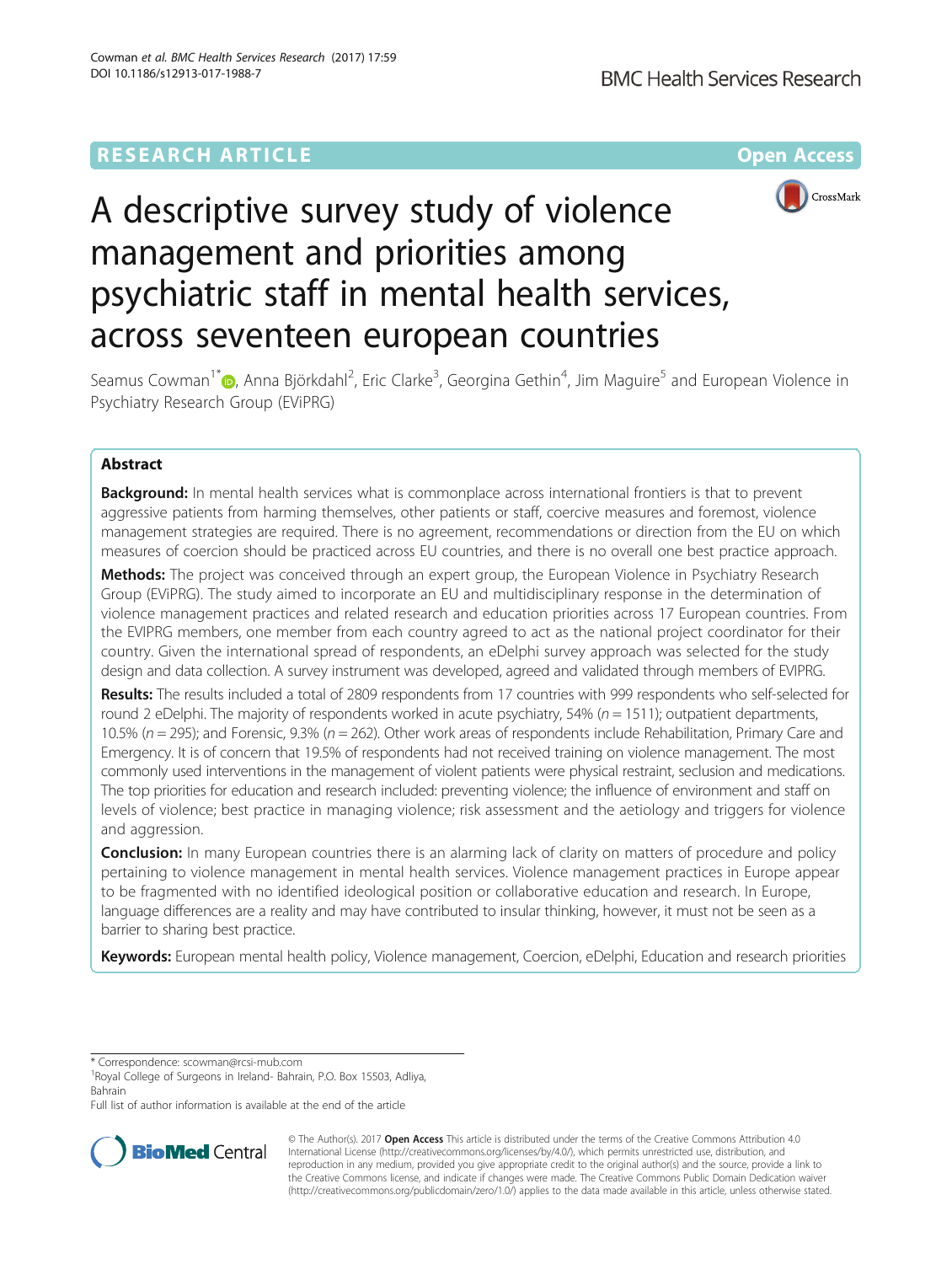# Background

In the modern Europe with frontiers continuing to expand, EU Directives and regulation are promoted as a means of unifying and enforcing best practice in many diverse fields such as agriculture, education and social services. However, EU Directives and regulation on mental health remains light touch and without any overall agreement on best practice and standards. Such a position is difficult to comprehend, given that in agriculture the use of land and the health and welfare of farm animals and fishing is regulated, yet in mental health services, a vital and controversial human intervention such as coercion and violence management is devoid of EU direction on best practice. In the European region there is much variance in the level of investment and available services for the care and treatment of mentally ill persons, one of our most vulnerable groups in society. Mental health problems may account for nearly 20% of the total burden of ill health in Europe, yet it has been estimated that some mental health budgets are less than 5% of the health budget, with no uniformity across Europe [[1\]](#page-9-0). Across the EU, psychiatric care environments range from outdated overcrowded Dickensian institutions to purpose built modern units. High staff turnover and problems with recruitment and retention are a salient feature of psychiatric care in Europe [\[2](#page-9-0)]. There are distinctive differences between Western and Eastern Europe in terms of developments in mental health services. In recent decades there have been major political changes in Central and Eastern Europe with social and political revolutions leading to radical changes in health care systems. The resulting greater transparency has focused attention on levels of abuse and misuse of the mental healthcare systems, including their past use to discipline and punish social dissidents.

In some areas of health care there are EU Directives implemented to govern standards; most notably since the 1970s there are EU directives for the undergraduate education and training of medical doctors [[3\]](#page-9-0) and directives about specialist training in psychiatry from the European Union of Medical Specialists [[4](#page-9-0)] (EUMS). European Directive for nursing also were introduced [\[5](#page-9-0)]. A European survey reviewing EUMS indicated that despite progress there were significant differences between training centres in different countries and training in Europe was heterogeneous with differing standards across countries [[6\]](#page-9-0).

In the light of such direction on education and training of health professionals, the lack of an EU policy position on standards of care and clinical practice in mental health care is difficult to comprehend. The lack of a unifying direction and strategy on the treatment and management of mentally ill people has often resulted in individuals and families appealing to the EU Court of Human Rights to resolve outstanding issues related to the mentally ill. Article 3 of the Human Rights Act is the only absolute European Convention right and it implies that - no one shall be subjected to torture or to inhuman or degrading treatment or punishment. There is a developing range of case law evolving in relation to Article 3 and issues of psychiatric treatment [\[7\]](#page-9-0).

The management of acute mentally ill people, during psychiatric crisis, poses particular difficulties for mental health professionals, given the increased risk of violent behavior. This paper outlines approaches to the management of violence across the mental health services of 17 European countries, and the education and research priorities as reported by staff working in those services. The results provide a substantial basis to guide best practice, education and research for violence management in mental health services across Europe.

# Managing violence in mental health services

Historical accounts of mental health services, document a prominent evolving role for staff in violence management in the traditional psychiatric hospital setting. In those early days a major element of the mental health role involved the enforcement of rules [\[2](#page-9-0)]. The evolving mental health services witnessed the demise of traditional mental health hospitals with a policy of more open community services. There continues to be an escalation in violence, and it has been identified, [\[8](#page-9-0)] that almost a quarter of patients admitted to hospital reported thoughts of violence directed at specific individuals. The relationship between the use of illegal drugs and violence is increasing, and almost two decades ago, the illicit use of drugs among psychiatric inpatients as a major security issue, was highlighted [[9\]](#page-9-0).

In mental health, crises are created through psychotic episodes, suicidal and self-harming behavior, alcohol and drug abuse, attempted absconding, and sometimes overstimulation by the ward environment. Such factors may create a danger to staff and/or other patients and the challenge for staff is to maintain their own safety and that of people and other patients whilst providing a safe and therapeutic environment [\[10\]](#page-9-0).

Aggressive and angry behavior may escalate in a predictable and orderly manner, thus providing opportunities for the healthcare professional to risk assess and intervene in the short-term though a process of deescalation, thus avoiding confrontation. However aggression may also occur in a violent and abrupt pattern requiring emergency management and a coordinated staff response. The use of risk assessment methods helps determine the best intervention in order to reduce the potential for violent behavior. Also, the effectiveness of risk assessment lies in its advantage of reducing many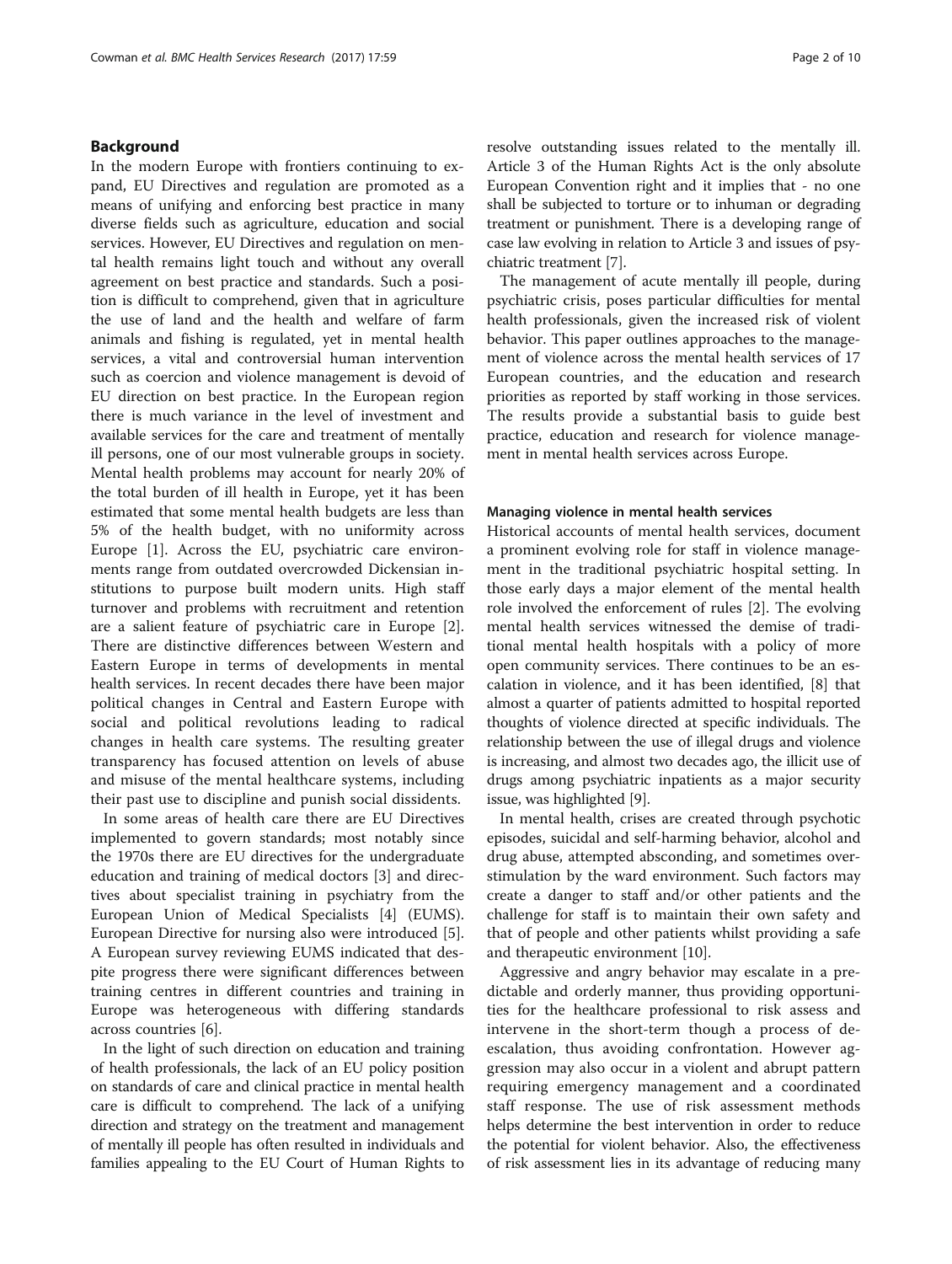un-necessary coercive measures like: seclusion, chemical and mechanical restraint [\[11\]](#page-9-0).

In mental health services what is commonplace across international frontiers is that to prevent aggressive patients from harming themselves, other patients or staff, coercive measures and foremost, violence management strategies are required. By definition, coercion is in contravention to autonomy and informed choice by forcing a patient to undertake a course of action over which they have little or no control [\[12\]](#page-9-0). There is no agreement, recommendations or direction from the EU on which measures of coercion should be practiced across EU member states, and there is no overall one best practice approach. Violence management and coercive measures are very contentious, in particular given the variance in the management of violence across individual countries of Europe. For example; Steinert et al. [[13\]](#page-9-0) reported on opposing trends in the use of coercive interventions during mental health treatments in Germany and the Netherlands. Interestingly, in both countries, as in other EU states, ethical questions around areas of mental health have been a constant source of ongoing public debate. In a large study conducted of 77,681 nurses from ten European countries, the results identified an unacceptable level of violence from patients/relatives and considerable variance between countries with the highest rates reported for France, United Kingdom and Germany and the lowest rates for Norway and the Netherlands [\[14](#page-9-0)].

The European Working Conditions Survey, (EWCS) [[15\]](#page-9-0) included 44,000 workers from 34 countries. The survey enquired about verbal abuse; threats and humiliating behavior; physical violence; unwanted sexual attention; bullying and harassment; and sexual harassment encountered at work. Consistent with previous EWCS reports, the health sector, was one of the occupational groups at highest risk with rates of 16% for threats of violence and 15% for actual violence during the previous year, three times the respective 6 and 5% EU average.

In mental health services there are many methods used to manage violence and there is a broad literature on the use of coercive methods by mental health professionals. The predominant containment methods used in the management of violence and aggression include; physical restraint, seclusion rooms and pharmacological methods. Other action based activities focused on violence management include, risk assessment, observation, including staff vigilance and the use of CCTV, locked wards, increased staff patient ratios, de-escalation techniques and behavioral contracts. Mental Health Act legislation and, in particular, court mandated psychiatric treatment orders that require patients to accept psychiatric treatment with restrictive accompanying interventions will serve to reduce an individual's movement and liberty. Court mandated patient admissions are becoming increasingly common and such patients are required to accept the mental health regimen, including restrictive movement and coercion. Mental health professionals are challenged on how to practice and research psychiatry within the current social and legal frameworks [\[12\]](#page-9-0). The attitudes of mental health workers towards their patients are important and listening to, and respecting the patient's view may help to minimise any experience of coercion, even if the outcome is compulsory treatment.

There is very little evidence supporting the use of coercion in mental health and more worrying is the lack of evidence supporting one method of containment over another. There are some studies recommending that a systematic risk assessment/management approach could contribute to a reduction in the use of coercion [[16, 17\]](#page-9-0).

Muralidharan & Fenton [\[18](#page-9-0)] undertook a Cochrane review which compared the effects of various strategies used to contain acutely disturbed people during periods of psychiatric crisis. The authors reported that current non-pharmacological approaches to containment of disturbed or violent behavior are not supported by evidence from controlled studies. It was suggested that it is difficult to justify current methods of violence management, as practice is based on evidence that is not derived from well designed, conducted and reported randomized studies. In a systematic review, [\[19](#page-9-0)] no randomized controlled trials on coercion were identified, and based on case reports, case series cohorts it was concluded that patients believed that coercion was dehumanizing. It was recommended that health professionals should routinely consider that all patients have the potential to experience an intervention as coercive.

# Methods

The study emanated from an expert group, the European Violence in Psychiatry Research Group (EViPRG). ([www.eviprg.eu\)](http://www.eviprg.eu/). Members of this group embrace a mental health research agenda and there are members from 27 countries including non EU countries Australia, India and Canada. From the European EVIPRG members, the lead author of this paper (SC), invited at least one member from each country to act as the national project coordinator for their country. Agreements were obtained from 17 countries to participate in the study including: Ireland, England, Wales, Sweden, Netherlands, Germany, Norway, Switzerland, Denmark, Belgium, Turkey, Portugal, Romania, Iceland, Serbia, Bulgaria and Greece.

This study aimed to incorporate a European and multidisciplinary response in the determination of violence management practices and related research and education priorities across the 17 European countries. Given the international spread of respondents an eDelphi approach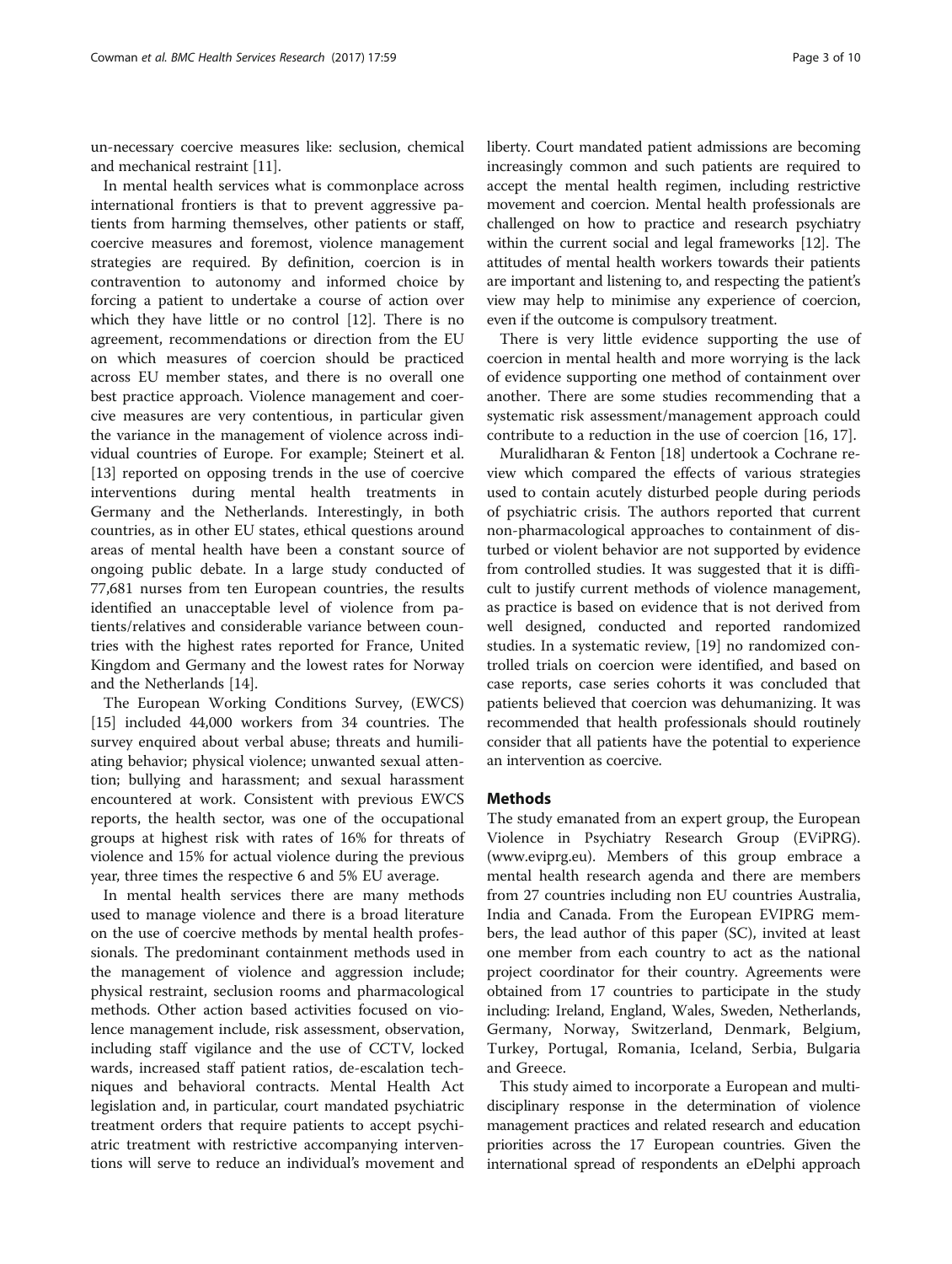was selected for the study design and data collection. The Delphi technique seeks to gain consensus on the opinions of 'experts' through a series of structured questionnaires, [[20](#page-9-0)] and experts communicate their opinions anonymously [[21](#page-9-0)]. There are no universally agreed criteria for the selection of experts, and no guidance exists on the minimum or maximum number of experts on a panel; rather it appears to be related to common sense and practical logistics [\[22](#page-9-0)]. Experts in the clinical field may include clinicians, researchers and patients/lay people who have expertise by virtue of having experienced the impact of a condition or intervention [[23](#page-9-0)]. Alternatively, it is suggested, [[24](#page-9-0)] that rather than the term 'expert' one could use 'knowledgeable participants'. In this study we defined 'expert' as those people working in mental health services interphasing with psychiatric patients/clients of the mental health services.

A key issue in using the Delphi technique is what percentage of agreement a researcher would accept as synonymous with consensus. However, the literature fails to provide clear guidelines on what level of agreement to accept [[22\]](#page-9-0). Through a process of group discussion, consideration of the objectives of the study and a review of previous Delphi studies, a level of consensus at 70% was agreed for the study. Ethical approval was granted for the study by the Research Ethics Committee of the Royal College of Surgeons in Ireland (RCSI).

The eDelphi approach had been used previously, by the lead author, (SC), in an international priorities study [[25\]](#page-9-0). In this study of violence management, a two-round eDelphi technique was used and data were collected using a commercially available online survey tool [\(http://](http://www.surveymonkey.com/#Link%20to%20external%20resource:%20http://www.surveymonkey.com) [www.surveymonkey.com](http://www.surveymonkey.com/#Link%20to%20external%20resource:%20http://www.surveymonkey.com)). The tool was hosted off-site from the server of the host academic institution, with the questionnaire design and analysis of the full data set being available to one named administrator (EC).

A survey instrument was developed, agreed and validated through members of EVIPRG over two international meetings of the group. Members of EVIPRG include leaders and researchers in violence management, and at a convened meeting, members through the facilitation of the lead author of this paper (SC), agreed the content and structure and layout of the survey instrument. The National project coordinators translated the instrument into their native language, and when required with the assistance of fellow country members. As the instrument did not include any narrative or qualitative content and minimal wordage, back-translation was not conducted. Overall, there was a total of 14 languages.

The sampling approach to data collection was convenience with respondents self-selecting. Standard letters of introduction, study information and the URL link, in the native language of each country were then sent by the national coordinator to a cross-section of mental health professional and service organizations in the country. Each organization was requested to forward the email URL survey link to its individual members. Consent was obtained through the process of each individual on receipt of the email, could decide if they wished to participate by clicking on the URL link to the study provided in the email, therefore self-selecting themselves for the study. A limit to the number of participants was not set. This link included instructions on how to complete the study with a further link to the research ethics approval documents. Once the URL link was activated, the participant was directed to the study that had three screens (pages). The instrument included 12 questions arranged as: demographics, training, common interventions, education and research priorities, challenges, and self selection for round 2.

To encourage the identification of a wide array of views, the first round of the eDelphi study was qualitative in orientation, thus generating a large number of widely divergent statements [[18](#page-9-0)]. Consistent with this principle, in round one, respondents were requested to list the greatest challenges for mental health professionals in managing violence and the priorities for education and the priorities for research in mental health. Reminders were sent after 30 and 60 day periods.

# Results

The results of round 1, when returned by the respondents to the administrator, (EC), were collated, and all email addresses and unique identifiers removed. The various lists of statements from participants, together with comments were then distributed to national coordinators for translation to English and cross-checking. When translated to English, the documents were returned to researchers, (SC, EC). Thematic content analysis of the data was commenced by two members of the research team (SC, JM) working independently, and jointly, using an established format [[20](http://onlinelibrary.wiley.com/doi/10.1111/j.1365-2702.2011.03950.x/full#b12%23Link%20to%20bibliographic%20citation)]. In ensuring reliability, one of the national coordinators (AB), undertook a separate analysis of the Swedish data, which was the largest data set. This analysis subsequently was found to be consistent with the analysis undertaken by the other two members of the team. Data were analyzed by grouping similar items together. Where several items were identified to relate to the same issue, the researchers grouped them together to provide one universal description. The results of round one, including descriptors and groupings, were verified at a meeting of the EViPRG including the national project coordinators, so as to ensure agreement on analysis and representation of data.

The results included a total of 2809 respondents from 17 countries and 999 respondents who self-selected for round 2 eDelphi. The highest number of respondents were from Sweden 25.6% ( $n = 718$ ) and the Netherlands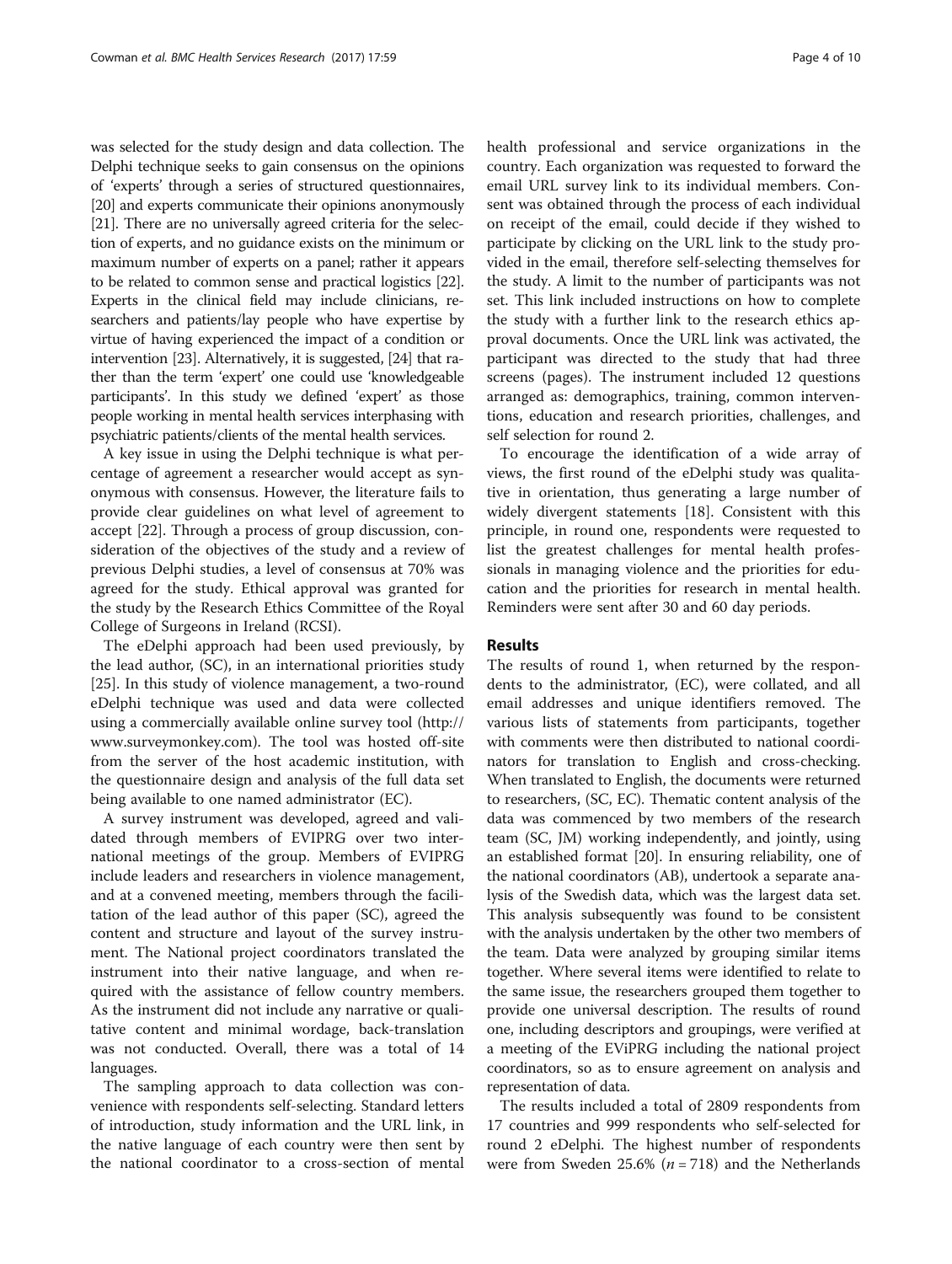<span id="page-4-0"></span>15.5% ( $n = 434$ ), (Table 1). The professional role of respondents included a majority nurses, 57.3% ( $n = 1598$ ), with Psychiatrists 10.6% ( $n = 295$ ), (Table 2). The majority of respondents worked in acute psychiatry, 54% ( $n = 1511$ ); outpatient departments,  $10.5\%$  ( $n = 295$ ); and Forensic, 9.3% ( $n = 262$ ). Other work areas of respondents include Rehabilitation, Primary Care and Emergency.

The distribution of years of experience for the overall population identified an experienced workforce with 42.4% of respondents qualified more than 16 years, and 21.5% qualified more than 25 years, (Table 3). However, across individual countries there was a contrasting pattern of results, with evidence of an ageing workforce in some countries. Results for the category more than 25 years qualified showed Ireland (34.4%); Sweden (33.6%); Germany (31%) and Bulgaria (31.6%). In other countries a much younger psychiatric workforce was profiled. Results in the category 0-5 years qualified showed the Netherlands (42.2%); Belgium (35.8%); Turkey (35.1%) and Norway (34.1%).

It is of concern to note that, overall,  $19.5\%$  ( $n = 435$ ) of respondents reported that they had not received training in the management of violence and aggression. Patterns of training varied across EU countries, and based on the number of responses to the question, the countries with the highest non training rates included; Romania; 88.5%  $(n = 23)$ ; Turkey 83%  $(n = 20)$ ; Portugal 44%  $(n = 25)$ ; Norway 32% ( $n = 75$ ).

Participants were asked when they last received education and training in the management of violence and aggression, the majority reported that they had received training within the previous year, however, only

**Table 1** Respondents location ( $n = 2809$ )

| Sweden      | 718 | 25.6% |
|-------------|-----|-------|
| Netherlands | 434 | 15.5% |
| Germany     | 319 | 11.4% |
| Norway      | 314 | 11.2% |
| Switzerland | 227 | 8.1%  |
| Denmark     | 136 | 4.7%  |
| Ireland     | 128 | 4.5%  |
| England     | 127 | 4.5%  |
| Belgium     | 81  | 2.9%  |
| Turkey      | 77  | 2.7%  |
| Portugal    | 73  | 2.6%  |
| Wales       | 45  | 1.6%  |
| Romania     | 37  | 1.3%  |
| Iceland     | 36  | 1.3%  |
| Serbia      | 27  | 1.0%  |
| Bulgaria    | 19  | 0.7%  |
| Greece      | 11  | 0.4%  |

|               |  |  | <b>Table 2</b> Professional role of respondents ( $n = 2739$ ) |  |
|---------------|--|--|----------------------------------------------------------------|--|
| $\sim$ $\sim$ |  |  |                                                                |  |

| Nurse                                                                                                          | 1598 | 57.1% |
|----------------------------------------------------------------------------------------------------------------|------|-------|
| Psychiatrist                                                                                                   | 295  | 10.5% |
| Psychologist                                                                                                   | 195  | 7.0%  |
| Administration                                                                                                 | 110  | 3.9%  |
| Social Worker                                                                                                  | 109  | 3.9%  |
| Occupational Therapist                                                                                         | 62   | 2.2%  |
| Counsellor                                                                                                     | 44   | 1.5%  |
| Acute psychiatry in a psychiatric hospital                                                                     | 39   | 1.4%  |
| Academic                                                                                                       | 24   | 0.9%  |
| Physiotherapist                                                                                                | 23   | 0.8%  |
| Other therapists: (Psychotherapist, Cognitive Behavioural<br>Therapist, and other country specific therapists) | 290  | 10.8% |
|                                                                                                                |      |       |

30% ( $n = 521$ ) indicated that they had received training in the last year, with 9% ( $n = 157$ ) reporting that it was longer than 5 years since training was received, (Table [4](#page-5-0)). In some countries it was reported that training had not been received for more than 5 years including: Bulgaria 85.7% ( $n = 6$ ); Iceland 25% ( $n = 3$ ); Norway 22.8% ( $n = 34$ ).

Results showed, as might be expected, that the three most commonly used interventions in the management of violent patients were physical restraint  $17\%$   $n = 943$ ; seclusion 15% ( $n = 817$ ); administering medications 14%  $(n = 795)$ . Talk therapy 11%  $(n = 609)$ , and de-escalation 7% ( $n = 393$ ) were the next most commonly used interventions, (Table [5\)](#page-5-0).

The three greatest challenges for mental health professionals identified by respondents included staff management and team work; competence and safety. Management support was rated as the  $5<sup>th</sup>$  greatest challenge, (Table [6\)](#page-5-0).

Overall the study produced a total of 37,670 free text comments from 2494 respondents, (Table [7](#page-6-0)). Following translation and thematic content analysis of the data free text, comments were organized into a series of broad categories in preparation for round two. The second round of eDelphi was more specific, with the survey instrument seeking quantification of earlier findings, through ranking techniques to identify convergence in opinion [[21\]](http://onlinelibrary.wiley.com/doi/10.1111/j.1365-2702.2011.03950.x/full#b31%23Link%20to%20bibliographic%20citation). During round 1, the levels of agreement with the questions on priority statements for education and research were summarized using mean, median and measures of dispersion, prior to round 2 circulation.

**Table 3** Number of years qualified ( $n = 2809$ )

| $0 - 5$ years      | 743 | 26.5% |
|--------------------|-----|-------|
| $6 - 10$ years     | 463 | 16.5% |
| $11 - 15$ years    | 412 | 14.7% |
| $16 - 20$ years    | 291 | 10.4% |
| $21 - 25$ years    | 295 | 10.5% |
| $25 + \gamma$ ears | 605 | 21.5% |
|                    |     |       |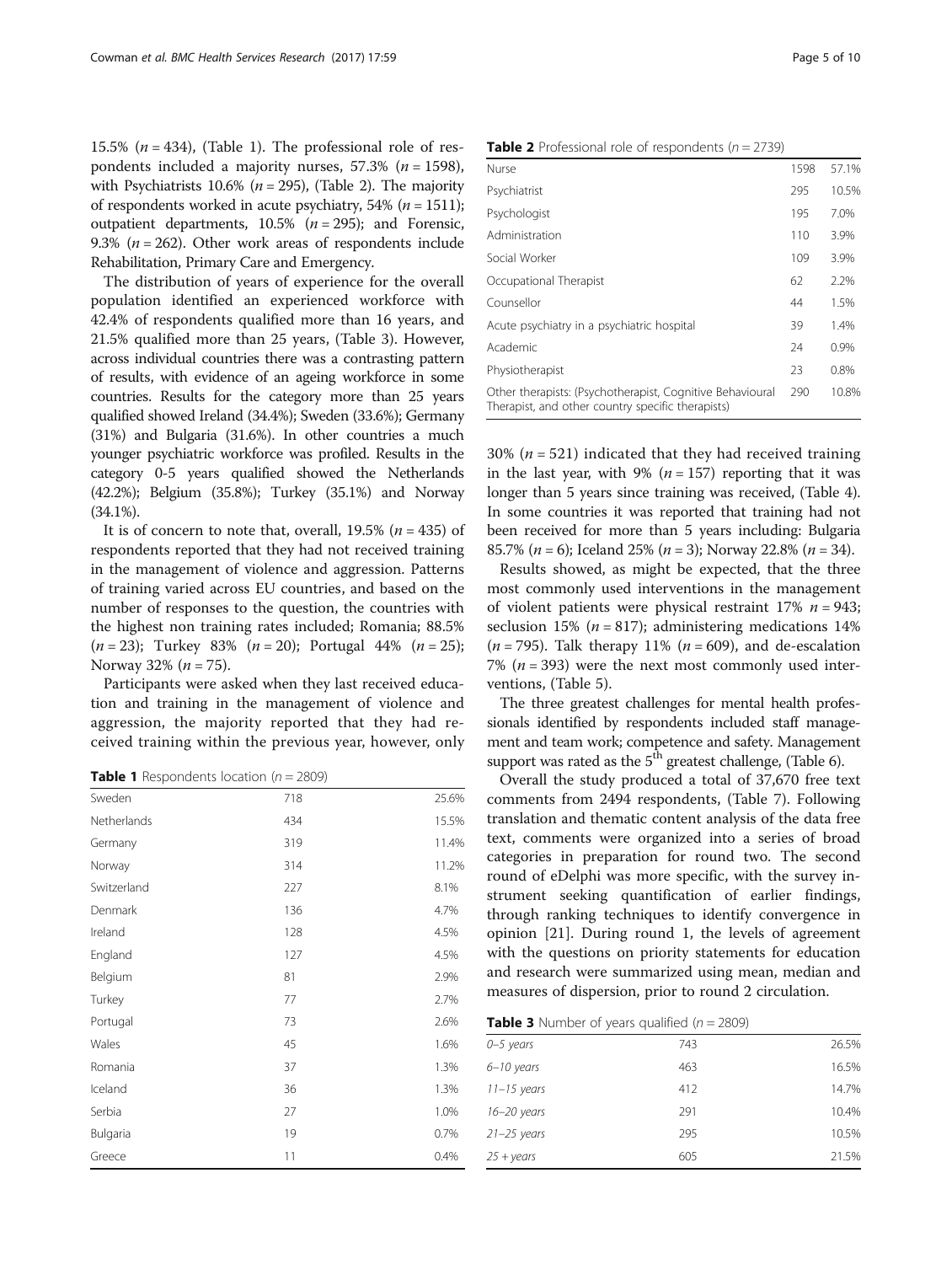| <b>TWHE</b> T WHICH Response not received training $y_1 = 17.57$ |     |       |  |  |
|------------------------------------------------------------------|-----|-------|--|--|
| In the last 6 months                                             | 666 | 38.4% |  |  |
| In the last year                                                 | 521 | 30.0% |  |  |
| In the last 5 years                                              | 390 | 22.5% |  |  |
| Longer than 5 years                                              | 157 | 9.1%  |  |  |
|                                                                  |     |       |  |  |

<span id="page-5-0"></span>**Table 4** When respondents last received training  $(n - 1734)$ 

Following round 1 analysis, the round 2 circulation list which included 40 education priorities and 40 research priorities, was sent via email back to respondents who consented for round 2 ( $n = 999$ ). In an effort to gain consensus, individuals were invited to rank each statement individually on a seven-point Likert scale. Seven represented 'top priority', while 1 represented 'not a priority'. Reminders were sent after 30 and 50 day periods to all participants.

The results for round 2 consensus on top priorities for education and top priorities for research in violence management are outlined in Tables [8](#page-7-0) and [9.](#page-7-0) Similar items are consistently identified; most notably the top priorities included: preventing violence; the influence of environment and staff on levels of violence; best practice in managing violence; risk assessment and the aetiology and triggers for violence and aggression.

# **Discussion**

The central hypothesis of this study, is that within the European region there is no clear direction or uniformity on best practice in the management of violence across mental health services. The enlargement in the number of countries in the European Union in recent years has

Table 5 Most commonly used interventions in the management of violence

| Physical Restraint                                                                                  | 943 | 17% |
|-----------------------------------------------------------------------------------------------------|-----|-----|
| Seclusion                                                                                           | 817 | 15% |
| Administering medications                                                                           | 795 | 14% |
| Talk therapy                                                                                        | 609 | 11% |
| De-escalation                                                                                       | 393 | 7%  |
| Ensuring a safe environment                                                                         | 239 | 4%  |
| Directing patients and care planning                                                                | 227 | 4%  |
| Observing behavior                                                                                  | 191 | 3%  |
| Risk Assessment                                                                                     | 185 | 3%  |
| Communications                                                                                      | 182 | 3%  |
| Diversional therapy                                                                                 | 176 | 3%  |
| Police Interventions                                                                                | 96  | 2%  |
| Making agreement on patient violence                                                                | 91  | 2%  |
| Team work                                                                                           | 86  | 2%  |
| Other: Activate alarms; Discharge patients; ECT;<br>More than 2 staff interventions, Security staff | 390 | 7%  |
| Non Category/unclear                                                                                | 176 | 3%  |

Table 6 The greatest challenges for mental health professionals in managing violence

| Staff Management staffing and Team work                                                    | 400 | 14% |
|--------------------------------------------------------------------------------------------|-----|-----|
| Competence                                                                                 | 301 | 10% |
| Safety Protecting Staff & patients                                                         | 266 | 9%  |
| Education & training                                                                       | 199 | 7%  |
| Management Support                                                                         | 185 | 6%  |
| Risk assessment                                                                            | 170 | 6%  |
| Coping, Fear & Abuse                                                                       | 161 | 6%  |
| Preventing Violence & Violence Culture                                                     | 137 | 5%  |
| Clear Policy; Procedure & Protocol                                                         | 131 | 5%  |
| Physical Environmental/beds/facilities                                                     | 107 | 4%  |
| Reducing coercion                                                                          | 79  | 3%  |
| De-escalation                                                                              | 78  | 3%  |
| Ethical/Legal/Judiciary/Police Role                                                        | 85  | 3%  |
| Debriefing                                                                                 | 68  | 2%  |
| Alcohol and Drugs                                                                          | 60  | 2%  |
| Other: Providing care; Funding and resources;<br>Stigma; Seriously ill patients; Dementia. | 170 | 6%  |
| Non category/unclear                                                                       | 298 | 10% |

further exacerbated the lack of commonality in areas of service development, standards, education and the role of the mental health professionals. Freedom of movement, conflicts and complex emergencies have created a large number of refugees and asylum seekers across Europe. Such migrants include vulnerable people who are at an increased risk of psychosocial trauma following acts of ethnic cleansing, murder, sexual violence, torture and mutilation. Europe at the moment is struggling to find ways forward in the ongoing humanitarian catastrophe of refugees and asylum seekers and as part of any response to the crises European mental health services must be prepared to meet needs, in terms of violence prevention and management. It may be suggested that refugees and asylum seekers are an evolving mental health grouping requiring dedicated resources for services and specialist staff training and researching.

From an EU perspective, the validity of the findings of this large scale study is supported by the spread of countries, from across the EU, and the opinions of respondents from all the major professions involved in the delivery of mental health services. A major benefit of this study is the richness of the results which provides us with consensus on the significant issues that are confronting mental health professionals in the EU, at present, and into the future.

Whereas the majority of respondents were from Western Europe, the inclusion of respondents from Turkey, Bulgaria and Serbia is a rather unique, but important addition. As the majority of mental health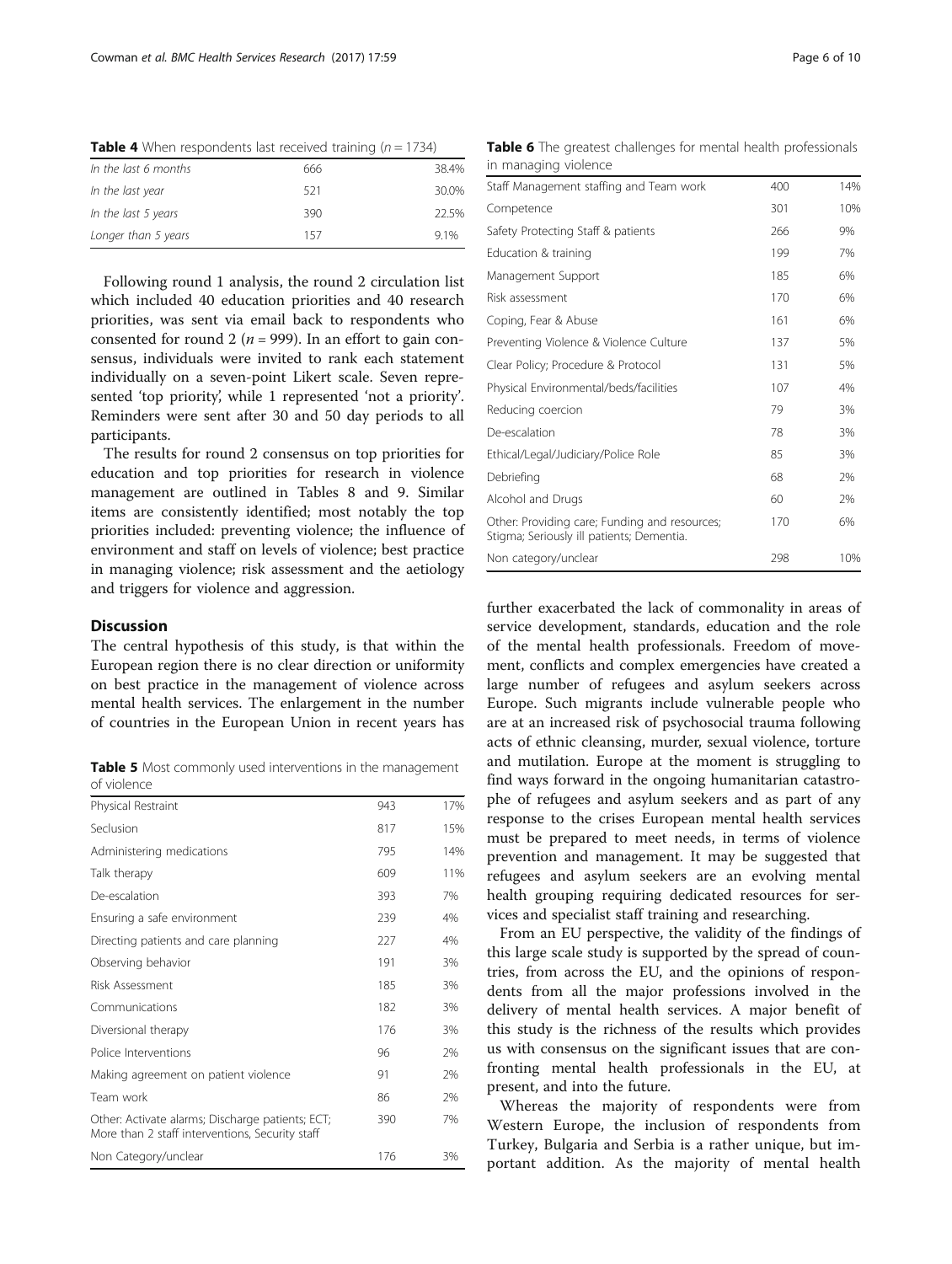| Country     | 5 common<br>interventions | Challenges for<br>professionals | Priorities for<br>research | Priorities for<br>education | Total comments |
|-------------|---------------------------|---------------------------------|----------------------------|-----------------------------|----------------|
| Sweden      | 1740                      | 852                             | 583                        | 614                         | 3789           |
| Netherlands | 1415                      | 770                             | 693                        | 553                         | 3431           |
| Germany     | 932                       | 522                             | 375                        | 421                         | 2250           |
| Norway      | 762                       | 389                             | 260                        | 275                         | 1686           |
| Switzerland | 50                        | 458                             | 315                        | 336                         | 1859           |
| Denmark     | 545                       | 280                             | 190                        | 175                         | 1190           |
| Ireland     | 437                       | 331                             | 258                        | 220                         | 1246           |
| England     | 326                       | 199                             | 151                        | 124                         | 800            |
| Belgium     | 248                       | 141                             | 119                        | 105                         | 613            |
| Turkey      | 204                       | 56                              | 50                         | 46                          | 356            |
| Portugal    | 209                       | 109                             | 82                         | 77                          | 477            |
| Wales       | 136                       | 99                              | 53                         | 50                          | 338            |
| Romania     | 82                        | 53                              | 41                         | 42                          | 218            |
| Iceland     | 57                        | 42                              | 35                         | 29                          | 163            |
| Serbia      | 69                        | 47                              | 41                         | 29                          | 186            |
| Bulgaria    | 35                        | 29                              | 20                         | 24                          | 108            |
| Greece      | 45                        | 30                              | 28                         | 22                          | 125            |
| Total       | 7992                      | 4407                            | 3294                       | 3142                        | 18,835         |

<span id="page-6-0"></span>Table 7 Free text comments 37,670 provided by 2494 respondents

professionals in Europe are nurses, it was an expected finding that nurses would form the largest group of respondents. Generally, other professionals as respondents are proportionate to numbers employed in a typical mental health service, (Table [2\)](#page-4-0). There has been discussion about the ageing work force in Europe [\[26](#page-9-0)] and this study has identified a pattern of an ageing workforce in mental health services. The ageing mental health staff profile should be of concern, as this study identified that 21.5% of respondents were qualified more than 25 years. The pattern of older age staff profile is particularly evident in Ireland, Sweden and Germany. The creation of a European Mental Forum to review skill requirements with manpower planning is a realistic objective.

There is a vast mental health literature, mostly nonempirical, on assault and violent behavior and the importance of education and training in violence management. However, the impact of such literature is dubious, given the sustained increase in assaultive behavior and violence and a major failing appears to be the translation of training to the practice setting. Many authors have commented on the absence of an empirical evidence base on which to base either the training or practice of violence prevention, [[27](#page-9-0)] In this study the lack of an EU directive on training in violence management and aggression is reflected in the unacceptably high proportion of respondents who had never received education and training and those who had not received it in the previous 5 or more years.

Definitions of the term coercion apply to a wide range of interventions and involve the use of authority to override the choices of an individual [\[28](#page-9-0)]. The range of interventions can vary from a highly restrictive use of force to more delicate interpersonal skills [\[29](#page-9-0)]. Historically, coercion has been a cornerstone of violence management across a Europe dominated by large mental institutions with a custodial care model. The more traditional methods of violence management used over generations are dominant in the results of this European study, with physical restraint, seclusion and medication as the main reported interventions. Talk therapy was identified as an intervention, and was manifest as verbal de-escalation, and as a primary preventive intervention when the patient is not upset and as a post incident follow up talk.

There is a strong tradition of institutional care in Europe and primarily, because of this, it may be argued that mental health professionals are trapped within an institutional model, which adversely affects the type and level of service that they can provide. In the early 1970s, governments across Europe became increasingly concerned about the large mental institutions and the custodial nature of mental health services. A Mental Health Declaration for Europe and a Mental Health Action Plan were endorsed by the Ministers of Health of the 52 member states in the European region of the WHO in 2005. The Declaration favoured community-based mental health care settings. However such a utopian aspiration is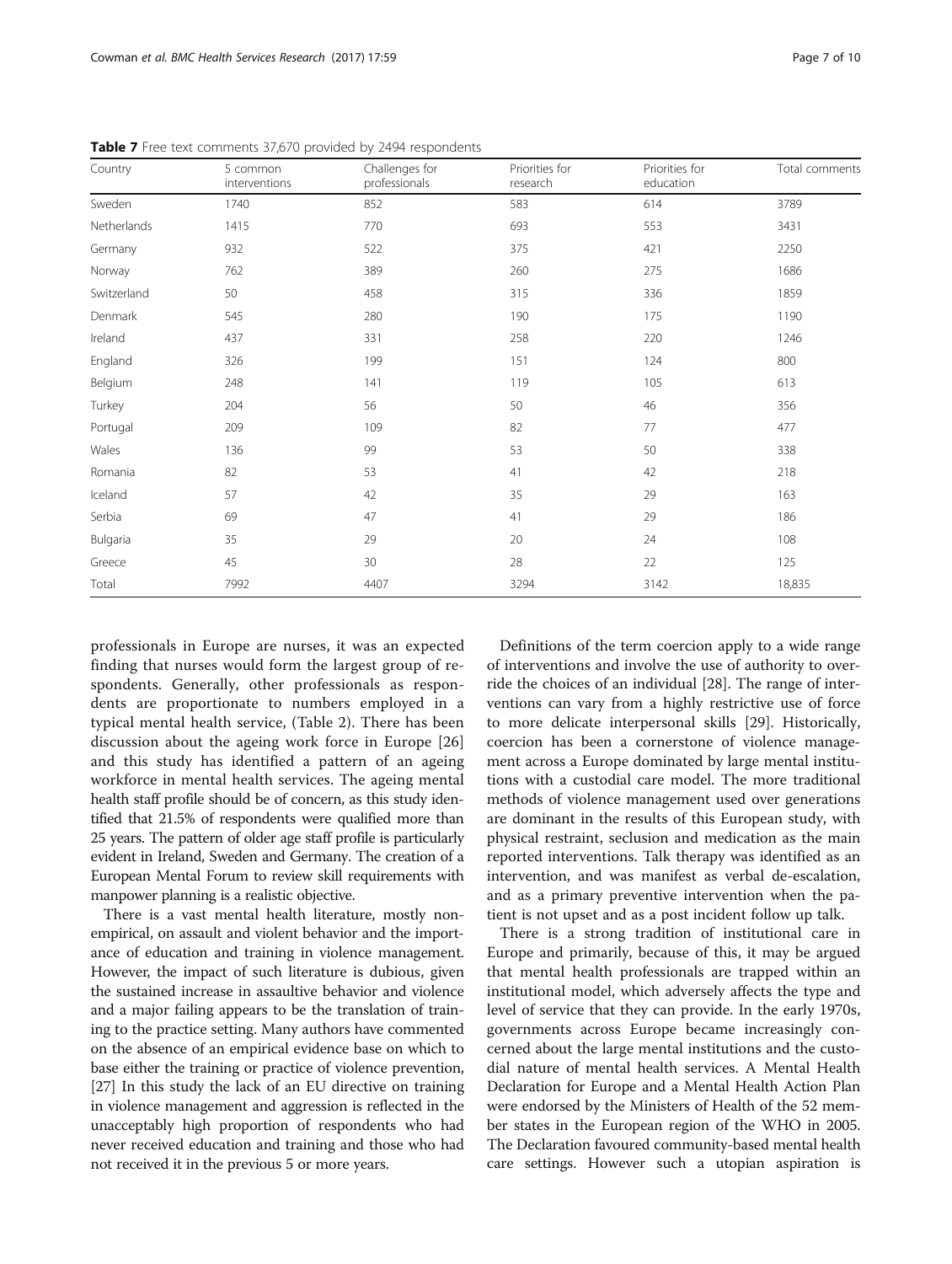<span id="page-7-0"></span>Table 8 Top priority areas for education in violence management ( $n = 999$ )

| Best practice in managing violence & aggression                                                                                                                                                                                    | 220  | 11%  |
|------------------------------------------------------------------------------------------------------------------------------------------------------------------------------------------------------------------------------------|------|------|
| Preventing violence                                                                                                                                                                                                                | 218  | 11%  |
| Aetiology, triggers for violence & aggression                                                                                                                                                                                      | 182  | 9%   |
| Environment & staff influence on violence<br>& aggression                                                                                                                                                                          | 150  | 8%   |
| Risk Assessment                                                                                                                                                                                                                    | 117  | 6%   |
| Strategic Management of violence                                                                                                                                                                                                   | 99   | 6%   |
| staff in-service training and effectiveness                                                                                                                                                                                        | 92   | 5%   |
| staff attitudes to violence and coping skills                                                                                                                                                                                      | 92   | 5%   |
| De-escalation and Breakaway                                                                                                                                                                                                        | 84   | 4%   |
| Incidence/prevalence/statistics                                                                                                                                                                                                    | 72   | 4%   |
| Staffing and skill mix                                                                                                                                                                                                             | 63   | 3%   |
| Pharmacotherapy                                                                                                                                                                                                                    | 61   | 3%   |
| Service user experience/involvement                                                                                                                                                                                                | 56   | 3%   |
| Substance abuse and violence                                                                                                                                                                                                       | 65   | 3%   |
| Effects of violence on staff/clients                                                                                                                                                                                               | 44   | 2%   |
| Debriefing and aftermath of violence                                                                                                                                                                                               | 50   | 7%   |
| Staff-Patient relationships                                                                                                                                                                                                        | 42   | 2%   |
| Diagnosis and violence                                                                                                                                                                                                             | 33   | 7%   |
| Other: Communication; teamwork; legislation<br>and policy; economics costs; ethics and rights;<br>ethnicity; elderly and children aggression, safety<br>and security, mechanical restraint, managing<br>violence in community care | 150  | 8%   |
| Non category/unclear                                                                                                                                                                                                               | 64   | 3%   |
| Total                                                                                                                                                                                                                              | 1954 | 100% |

hampered by the lack of a single and unifying ideological approach to mental health services in Europe, and a prevailing dominant country national policy approach, which arguably contributes to ideological eclecticism across Europe [\[2](#page-9-0)].

A greater understanding of the mental health challenges common to all countries must serve to drive developmental initiatives to determine the nature and scope of professional practice in Europe. In this study, it is interesting that management issues rather than clinical issues are dominant in the results of the greatest challenges, with staff management and team work identified as the major challenge. This finding in consideration with other top challenges identified such as management support; clear policy, procedure and protocol, raises concerns about leadership and management and may suggest the need for change in how mental health services are managed and governed, and for employers/service providers to be more strategic in planning service developments.

A key factor in planning any service is to determine the education and research priorities of the professionals who

Table 9 Top priority areas for research in violence management

| <b>Table 9</b> TOD priority areas for research in violence management         |     |     |
|-------------------------------------------------------------------------------|-----|-----|
| Influence of environment and staff attitudes<br>on levels of violent behavior | 270 | 11% |
| Preventing violence                                                           | 269 | 11% |
| Best practice in the management of violence<br>and aggression                 | 233 | 10% |
| Risk Assessment                                                               | 181 | 7%  |
| Understanding aetiology and triggers for<br>violence & aggression             | 174 | 7%  |
| Causes/diagnosis/definitional issues                                          | 150 | 6%  |
| Legislation strategic and policy in violence<br>management                    | 143 | 6%  |
| De-escalation and Breakaway                                                   | 114 | 5%  |
| Effectiveness of staff training                                               | 91  | 4%  |
| Service user experience and involvement                                       | 83  | 3%  |
| Coping and aftermath of violence                                              | 82  | 3%  |
| Use of pharmacotherapy                                                        | 78  | 3%  |
| Incident reporting/prevalence/statistics                                      | 75  | 3%  |
| Staffing and skill mix                                                        | 71  | 3%  |
| Substance abuse and violence                                                  | 65  | 3%  |
| Effects of violence on staff and clients                                      | 54  | 2%  |
| Debriefing                                                                    | 45  | 7%  |
| Staff-Patient relationships                                                   | 43  | 2%  |

Communication 36 1% Collaboration and Teamwork 35 1% Comparing violence management methods 26 1%

Total 2416 100%

Other: Violence in community care; economic costs; ethnicity; forensic violence; child aggression;

influence of media; ethics and rights.

are accountable for providing the services. The respondents from across all professional disciplines expressed a strong theme for education in violence prevention. Top priorities for education and research include violence prevention, risk assessment, and the aetiology and triggers of violence and aggression. The agreement on priorities among all mental health professionals supports the case for multidisciplinary training in violence prevention and management. The influence of the environment of care, staffing levels and best practice in managing violence are priorities. There is sufficient evidence available to suggest that the culture of the clinical environment of care can influence the development of violent incidents. Since 2000 and most recently, [\[30](#page-9-0)] the Royal College of Psychiatrists UK, in recognizing that the clinical environment may be a factor that influences the development of violent incidents, developed guidelines on appropriate general layout and structure of the clinical environment. The intention of the guidelines is to provide direction to mental health

98 4%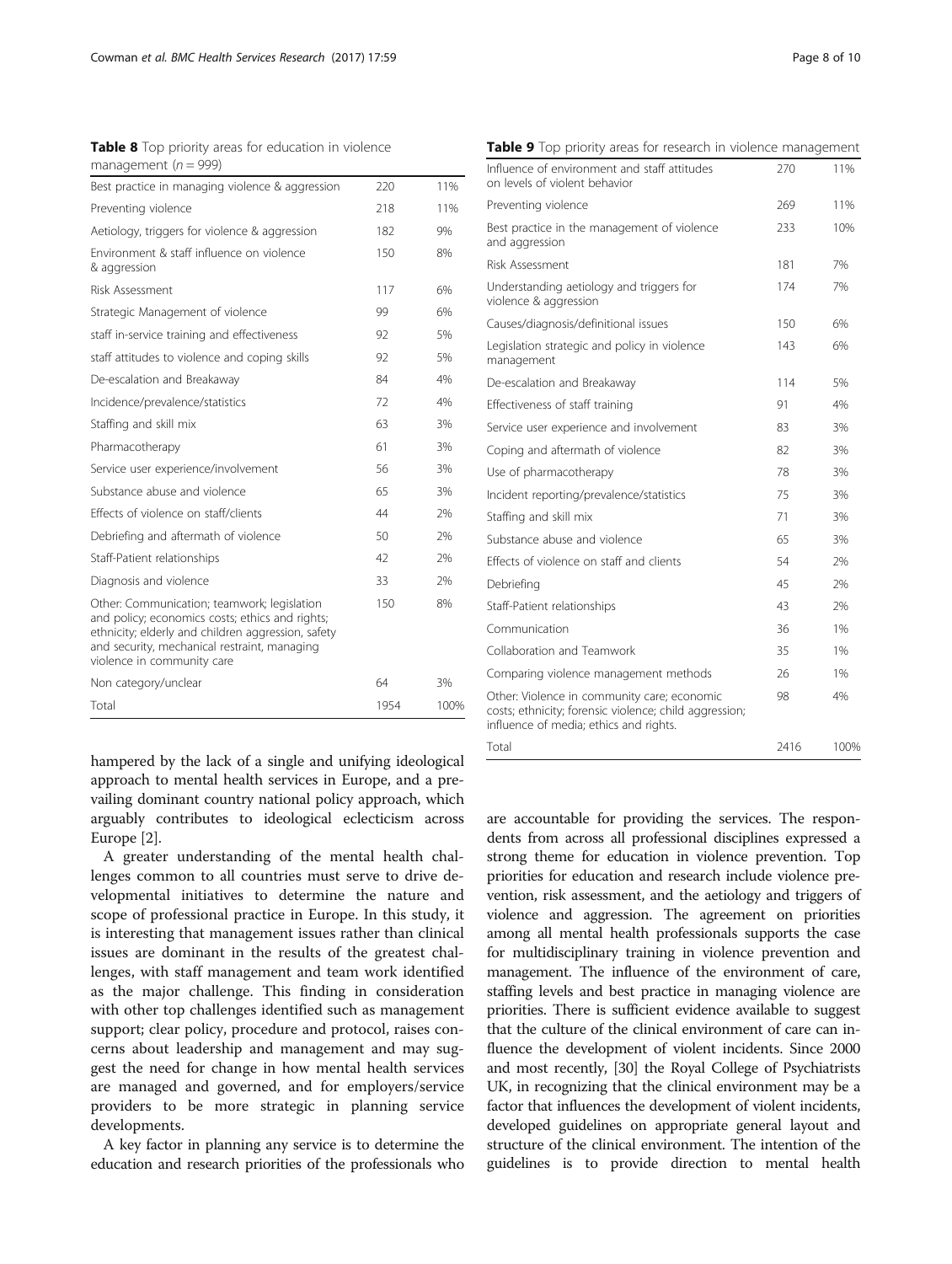professionals on a number of elements in the clinical environment that serve to influence and trigger the development of violent incidents. The extent to which any initiatives have been implemented and evaluated is unclear.

There are some limitations to the study and these in the main relate to translation. When translating and adapting instruments across languages, there is no guarantee that the different language versions are equivalent. Backtranslation was not conducted, however in this study, reliability is introduced by the fact that all translators were bilingual and that the content to be translated were lists of words, rather than long narrative passages. Whereas the use of online methods of enquiry are economic and efficient, the lack of the traditional relationship between the researchers and the respondent may impact on ability to encourage a response.

# Conclusion

The increased concern among employees, employers and professional organizations over the escalation in violence and aggression has created an urgent requirement for proactive national and international strategies in safety and violence prevention. Despite improved initiatives in areas such as risk assessment, and staff training there remains a paucity of readily available data regarding the safety of mental health services.

Despite the growth in legislation and in the number of Health & Safety Authorities in various EU member states, in many European countries there is an alarming lack of clarity on matters of procedure and policy pertaining to ward safety and security in psychiatric hospitals. Across the psychiatric services there is a bewildering array of practices ranging from an open door policy to locked wards and doors and confiscation of patients clothing and personal property, some of which borders on the infringement of human rights, liberty and the rights and choices of patients [\[10](#page-9-0)].

Psychiatric services across Europe appear to be fragmented with no identified ideological position and there are few links, with little sharing, comparisons or collaborative research. In Europe, language differences are a reality and may have contributed to insular thinking, however, it must not be seen as a barrier to sharing best practice. There is a need to grow a formal communication mental health communication network in Europe.

Historical accounts of mental health services, document a prominent evolving role for staff in violence management in the traditional psychiatric hospital setting. However there is now a greater emphasis on the use of risk assessment methods, and this helps to determine the best intervention in order to reduce the potential for violent behavior, and reduce unnecessary coercive measures. However, European standards for violence management in mental health can only be achieved through political

initiatives, promulgated at parliamentary level and engaging a stakeholder model. Central to discussions are the regulatory, professional, patient-representative and legal obligations of health authorities and employers in ensuring best practice in violence management for the benefit of patients and staff.

Arising from this study a number of actions are recommended:

The publication of position papers on violence management from the EU parliament to advice governments, employers and appropriate professional bodies in each EU member state; Establishment of a European forum which includes stakeholders to develop, agree and publish best practice guidelines on violence management; Establishment of EU directives on risk assessment and staff training in the management of workplace violence; The availability of EU funding for research on best practice in violence management.

#### Abbreviations

EU: European union; EViPRG: European violence in psychiatry research group; EWCS: European working conditions survey

#### Acknowledgements

EViPRG members contributed to discussions on project coordination, design, and translation.

Christoph. Abderhalden, Switzerland. (RIP); Adriana. Miha, University of Medicine and Pharmacy Tg Mures, Romania; Roger. Almvik, St Olav's University Hospital, Norway; Hulya Bilgin, Istanbul University, Turkey; Patrick. Callaghan, University of Nottingham Nottingham UK; Thanos. Douzenis, Athens University Medical School, Greece; Frans Fluttert, Molde University College, Norway; Irina Georgieva, Bulgaria; Jacob Hvidhjelm, Forensic Department, Mental Health Center Sct. Hans Roskilde, Denmark; Regina. Ketelsen, Bethel Ev. Hospital Bielefeld Germany; Peter. Lepping, Betsi Cadwaladr University Health Board, Wrexham, Wales; Maria Isabel. Dias Marques, Nursing School of Coimbra, Portugal; Vesna. Petrovic, Union University of Belgrade, Serbia; Jon. Snorrason, Landspitali, National University Hospital. Iceland; Bart Thomas, Pediatrie - 4 K4 buro 454 Interne brievenbus: NMRC-SBRC De Pintelaan 185 - 9000 Gent Belgium.

#### Funding

No Grant Award from a funding agency was available for the study. The study was supported through the departmental resources of the lead author (SC).

## Availability of data and materials

The dataset generated and analysed during the current study are not publicly available at this time due to the many contributors to the paper and some authors have requested the data set in order to extract national data and focus on publish a paper at individual country level. It is also the case that the raw data is available in 14 different languages.

#### Authors' contributions

SC: Conception of the study, drafted the manuscript, contributed to the research design, data collection and analysis and study coordination. AB: contributed to study design, reliability testing, data analysis and revision of manuscript draft, EC: contributed to study design, data collection, data analysis, and coordination of the study. GG: contributed to the research design, prepared for ethics approval and contributed to coordination of the study and data analysis. JM: contributed to study design, data collection, data analysis, reliability testing. All authors read and approved the final manuscript.